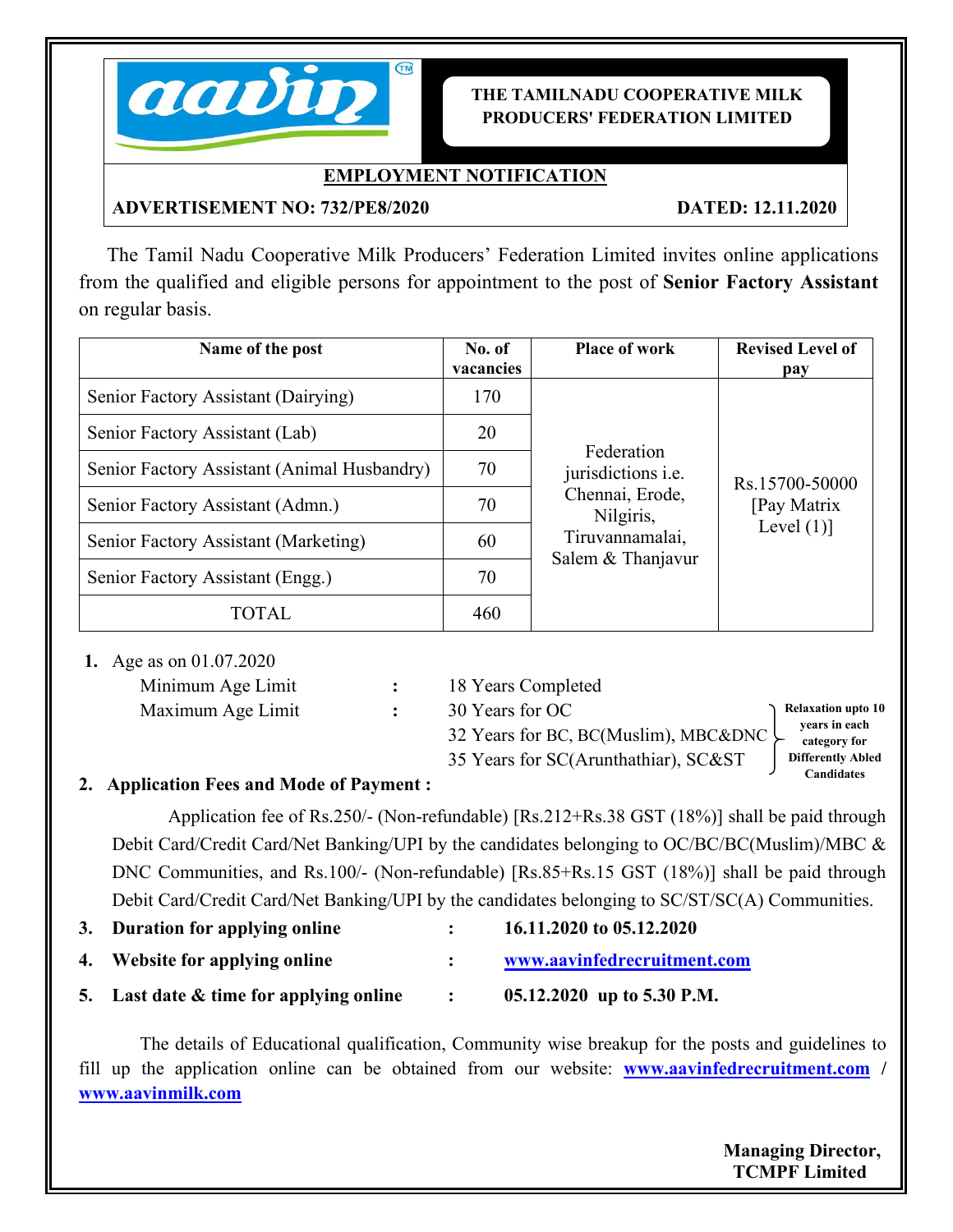#### NOTIFICATION AND OTHER GUIDELINES

#### THE TAMILNADU CO-OPERATIVE MILK PRODUCERS' FEDERATION LIMITED HEAD OFFICE, 3A-PASUMPON MUTHURAMALINGANAR SALAI, NANDANAM, CHENNAI-35

#### DIRECT RECRUITMENT FOR THE POST OF SENIOR FACTORY ASSISTANT IN TAMILNADU CO-OPERATIVE MILK PRODUCERS' FEDERATION LIMITED (AAVIN)

#### NOTIFICATION

 Applications from qualified and eligible persons are invited through online from 16.11.2020, 12:00 P.M. to 05.12.2020 05:30 P.M. for the vacant posts of Senior Factory Assistant existing in the Tamil Nadu Co-operative Milk Producers' Federation Limited (Aavin) under Direct Recruitment Rules, in the revised level of pay of Rs.15700-50000 [Pay Matrix Level (1)].

# I) Name of the Post & Qualification prescribed

## i. Senior Factory Assistant (Dairying):

- 1. Must possess a minimum qualification of pass in  $10<sup>th</sup>$  standard with ITI in Craftsmen Food Production with NTC from Govt. approved / recognized Institute
	- (or)

Must possess a minimum qualification of pass in  $10<sup>th</sup>$  standard with Diploma in Food Production / Nutrition and Dietetics / Food Technology / Food Processing / Production Engineering from Govt. approved / recognized Institute.

2. Must have Computer knowledge.

## ii. Senior Factory Assistant (Lab):

- 1. Must possess a minimum qualification of pass in  $10<sup>th</sup>$  standard with Certificate Course in Nutrition and Dietetics from Govt. approved or recognized Institute
	- (or)

Must possess a minimum qualification of pass in  $10<sup>th</sup>$  standard with ITI in Health Sanitary Inspector with NTC from Govt. approved or recognized Institute.

(or)

Must possess a minimum qualification of pass in  $10<sup>th</sup>$  standard with Diploma in Home Science /Quality Control / Medical Laboratory Technology / Nutrition and Dietetics from Govt. approved or recognized Institute.

2. Must have Computer knowledge

# iii. Senior Factory Assistant (Animal Husbandry):

Must possess a minimum qualification of pass in  $10<sup>th</sup>$  standard with Certificate Course in Animal Welfare / Animal Husbandry and Dairy Training / Livestock & Veterinary Science / Veterinary & Livestock Development Assistant / Veterinary Lab Technician from Govt. approved / recognized Institute.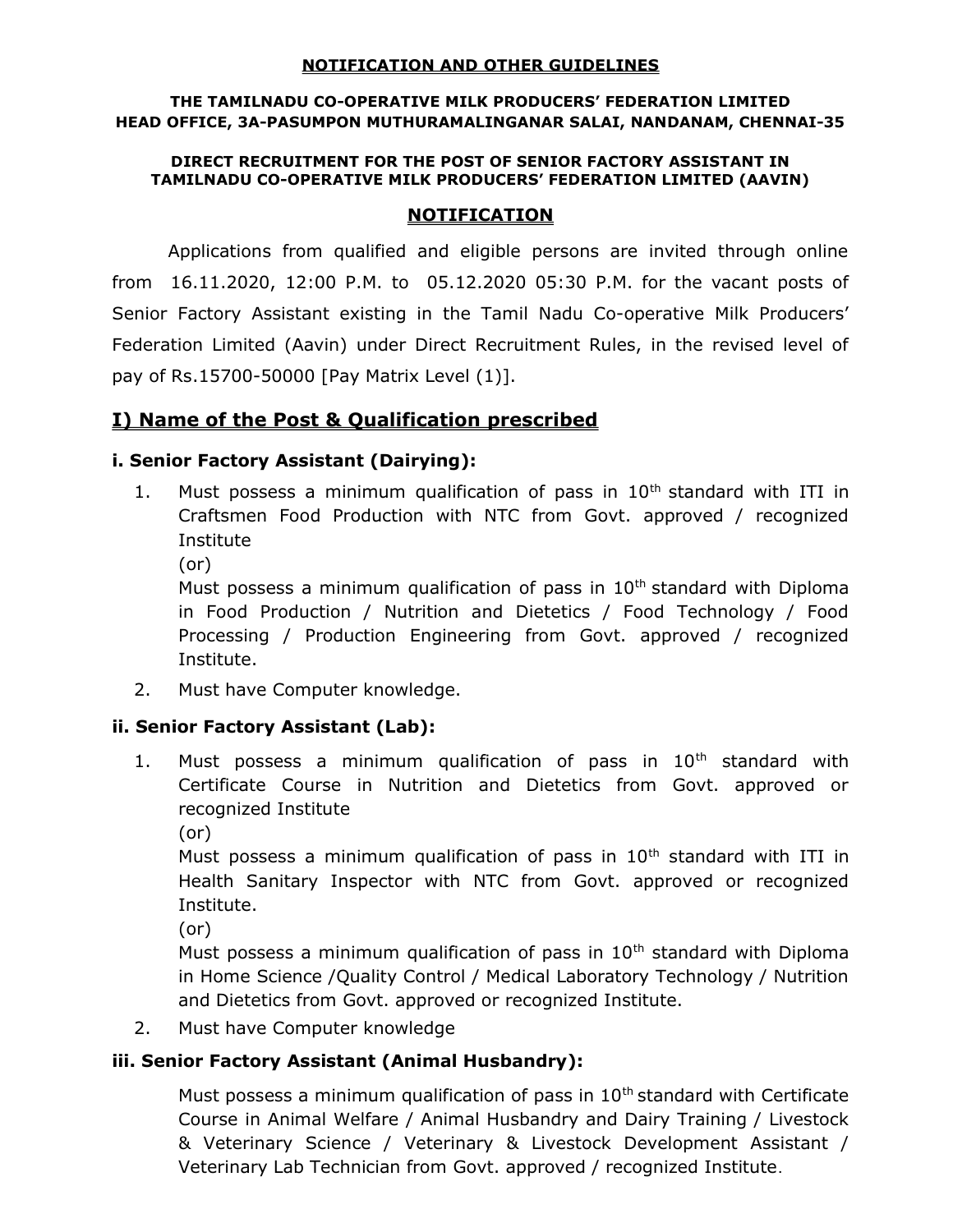## iv. Senior Factory Assistant (Admn.)

- 1. Must possess a minimum qualification of pass in  $12<sup>th</sup>$  standard.
	- (or)

Must possess a minimum qualification of pass in  $10<sup>th</sup>$  standard with Certificate Course in Tally / Front Office / Library and Information Science from Government approved / recognized Institute.

(or)

Must possess a minimum qualification of pass in  $10<sup>th</sup>$  standard with ITI in Institution Housekeeping / Corporate Housekeeping with NTC from Government approved / recognized Institute.

(or)

Must possess a minimum qualification of pass in  $10<sup>th</sup>$  standard with Diploma in Housekeeping / Management / Labour Law / Modern Office Practice / Computer Science Engineering / Computer Engineering /Computer Networking / Web Designing from Government approved / recognized Institute.

2. Must be proficient in Microsoft Office Applications and Typing

# v. Senior Factory Assistant (Marketing)

1. Must possess a minimum qualification of pass in  $10<sup>th</sup>$  standard with Certificate Course in Bakery and Confectionery / Food and Beverage Service / E-Commerce from Govt. approved / recognized Institute. (or)

Must possess a minimum qualification of pass in  $10<sup>th</sup>$  standard with ITI in Craftsmen Food Production with NTC from Govt. approved / recognized Institute.

(or)

Must possess a minimum qualification of pass in  $10<sup>th</sup>$  standard with Diploma in Marketing Executive / Hotel Management / Hotel and Catering Science / Hospitality Management / Food Production / Mass Communication / Logistics and Supply Chain Management/ Sales and Marketing /3D Animation and Graphics / Visual Design Communication / Digital Marketing / International Business/ Export & Import Management from Govt. approved / recognized Institute.

2. Must have Basic Computer knowledge.

# vi. Senior Factory Assistant (Engg.)

Must possess a minimum qualification of pass in 10<sup>th</sup> Standard and Boiler Attender Certificate Grade II / III issued by the Director of Boiler, Chennai. (or)

Must possess a minimum qualification of pass in  $10<sup>th</sup>$  Standard and ITI in Electrician / Electronics Mechanic / Fitter / Machinist / Mechanic / Mechanic Refrigeration & Air conditioning / Wireman / Welder (Gas & Electric / Structural) / Pump Operator cum Mechanic / Mechanic Motor Vehicle / Instrument Mechanic / Instrumentation / Draughtsman (Civil / Mechanical) / Driver cum Mechanic / Plumber with NTC from Government approved / recognized Institute.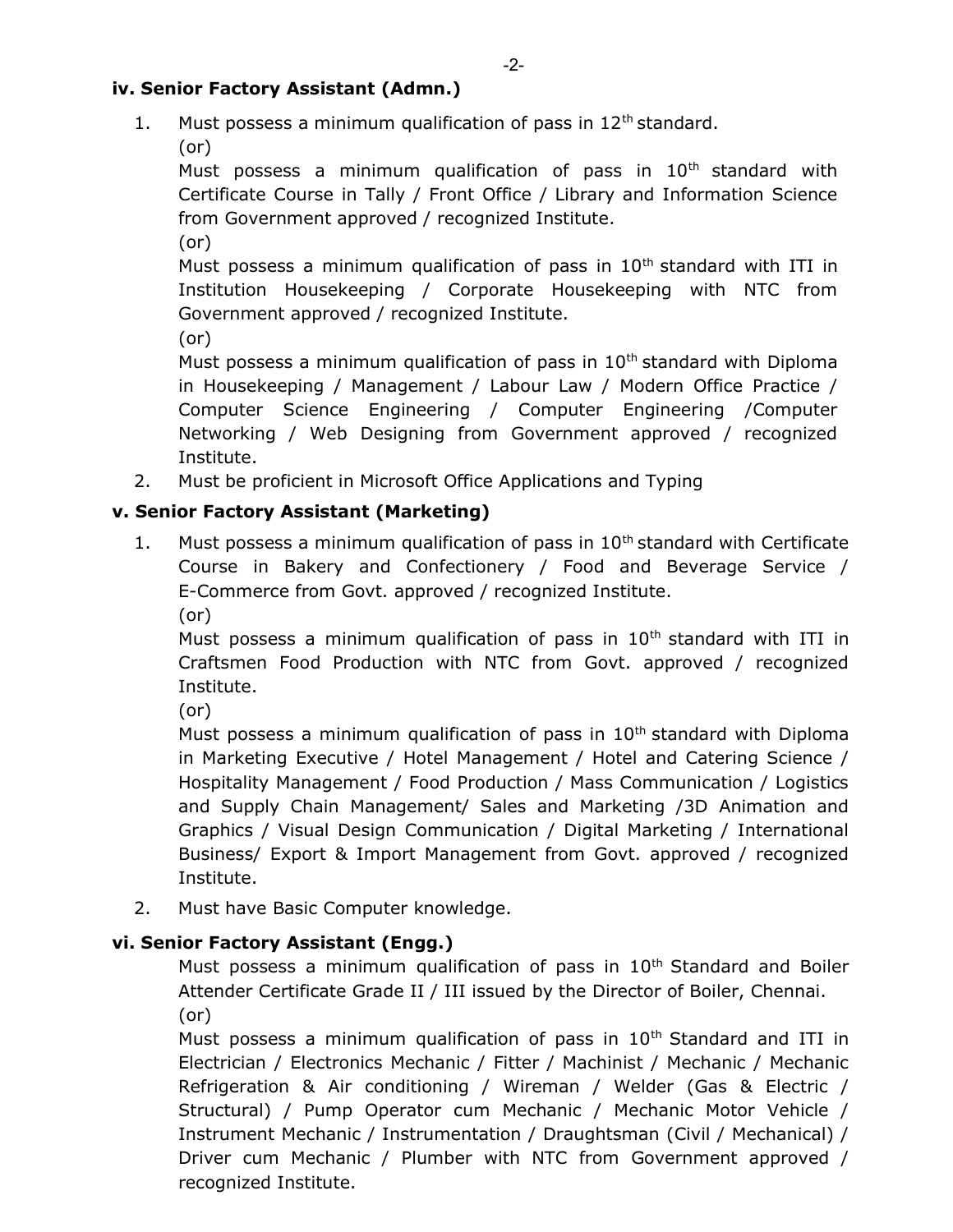(or)

Must possess a minimum qualification of pass in 10<sup>th</sup> Standard and Diploma in Electrical & Electronics / Electronics & Communication / Electronics & Instrumentation / Auto Mobile / Mechanical / Mechatronics / Solar / Tool / Civil / Refrigeration and Air Conditioning / Mechanical Engg Design and Drafting / Environmental Engg and Pollution Control / Industrial Safety Engineering / Architectural Draughtsman / Civil Draughtmanship / Building Construction Technology from Government approved / recognized Institute.

# II) Qualification in Tamil:

Every Candidate on the date of the Notification for the post should possess adequate knowledge in Tamil.

# Explanation:

For this purpose a person will be deemed to possess an adequate knowledge in Tamil,

a) if he / she passed the S.S.L.C. Public Examination or equivalent examination with Tamil as one of the subject.

(OR)

b) the candidate should pass the Tamil language proficiency test, conducted by the Tamil Nadu Public Service Commission within 3 years from the entry into service.

# III) The details of vacancies existing in the Federation are given below:

| Name of the post                               | No. of<br>vacancies | <b>Place of work</b>                         | <b>Revised</b><br>Level of pay     |  |
|------------------------------------------------|---------------------|----------------------------------------------|------------------------------------|--|
| Senior Factory Assistant (Dairying)            | 170                 |                                              |                                    |  |
| Senior Factory Assistant (Lab)                 | 20                  | Federation                                   |                                    |  |
| Senior Factory Assistant (Animal<br>Husbandry) | 70                  | jurisdictions <i>i.e.</i><br>Chennai, Erode, | Rs.15700 -<br>50000<br>[Pay Matrix |  |
| Senior Factory Assistant (Admn.)               | 70                  | Nilgiris,<br>Tiruvannamalai,                 |                                    |  |
| Senior Factory Assistant (Marketing)           | 60                  | Salem &                                      | Level $(1)]$                       |  |
| Senior Factory Assistant (Engg.)               | 70                  | Thanjavur                                    |                                    |  |
| TOTAL                                          | 460                 |                                              |                                    |  |

# IV. Community wise break up

Rule of reservation is applicable to this post.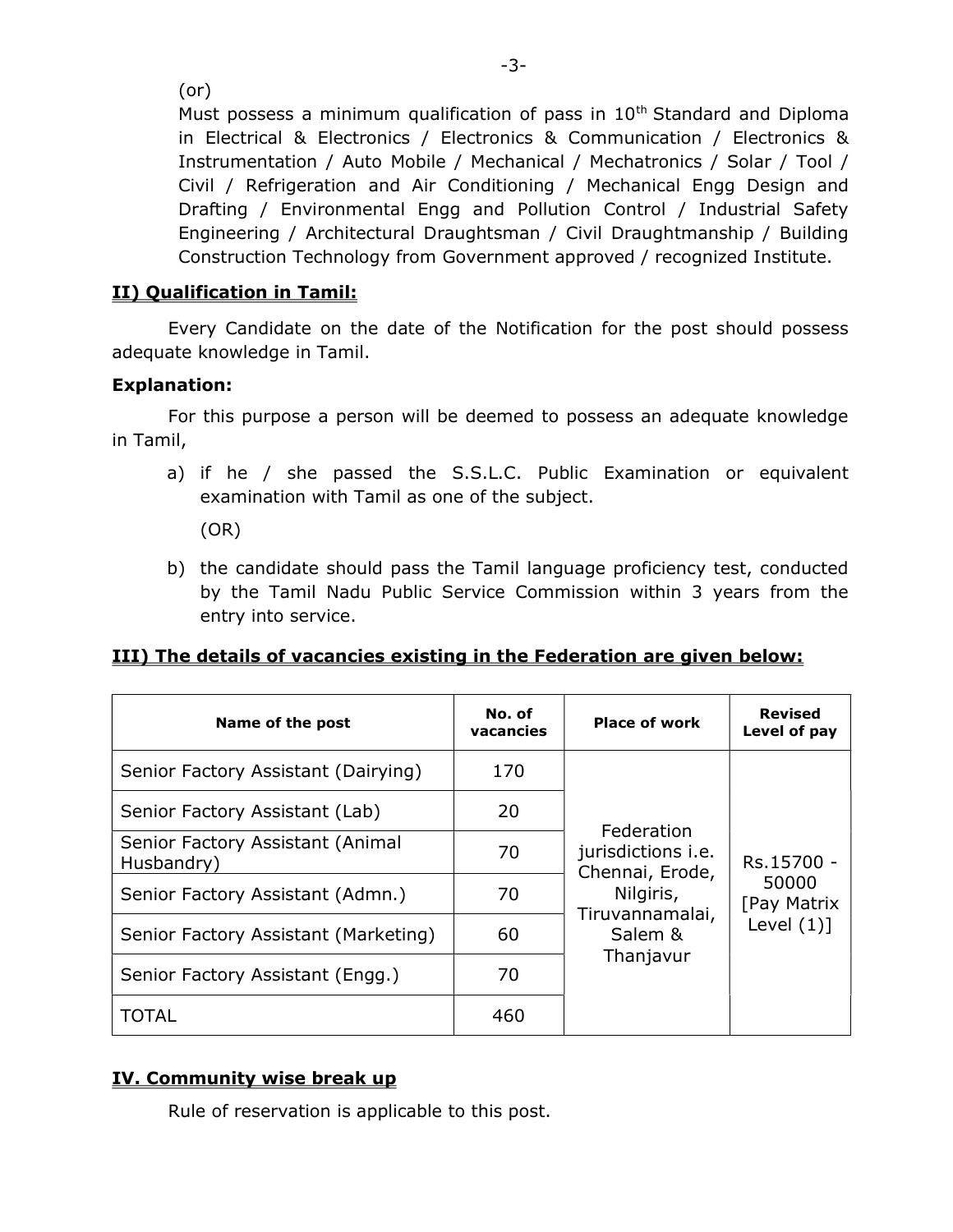#### i. Community wise break up for the post of Senior Factory Assistant (Dairying) in Federation

| SI. No. | <b>Community</b>          | <b>Community wise breakup</b> |
|---------|---------------------------|-------------------------------|
|         | <b>General Turn</b>       | $52*$                         |
|         | BC(Other than BC Muslims) | $45**$                        |
|         | <b>BC Muslim</b>          | $06***$                       |
|         | MBC & DNC                 | $34***$                       |
|         | <b>SC</b>                 | $25****$                      |
| 6       | SC(A)                     | 06 *******                    |
|         | ST                        | $02$ *******                  |

\* 14 posts reserved for Women, 11 posts reserved for Priority candidates, 3 posts reserved for Ex-serviceman and 2 posts reserved for Destitute Widow.

\*\* 12 posts reserved for Women, 9 posts reserved for Priority candidates, 2 posts reserved for Ex-serviceman and 2 posts reserved for Destitute Widow.

\*\*\* 1 post reserved for Women, 2 posts reserved for Priority candidates and 1 post reserved for Destitute Widow.

\*\*\*\* 9 posts reserved for Women, 7 posts reserved for Priority candidates, 2 posts reserved for Ex-serviceman and 1 post reserved for Destitute Widow.

\*\*\*\*\* 7 posts reserved for Women, 5 posts reserved for Priority candidates, 1 post reserved for Ex-serviceman and 1 post reserved for Destitute Widow.

\*\*\*\*\*\* 1 post reserved for Women, 1 post reserved for Priority candidate and 1 post reserved for Destitute Widow - Priority.

\*\*\*\*\*\*\* 1 post reserved for Priority candidate.

#### ii. Community wise break up for the post of Senior Factory Assistant (Lab) in Federation

| SI.No | <b>Community</b>          | <b>Community wise breakup</b> |
|-------|---------------------------|-------------------------------|
|       | <b>General Turn</b>       | 5 *                           |
|       | BC(Other than BC Muslims) | $6$ **                        |
|       | <b>BC</b> Muslim          | $1$ ***                       |
|       | MBC & DNC                 | $4****$                       |
|       | <b>SC</b>                 | $2$ *****                     |
|       | SC(A)                     | ******                        |

\* 1 post reserved for Women, 1 post reserved for Priority candidate and 1 post reserved for Destitute Widow.

\*\* 1 post reserved for Women, 2 posts reserved for priority candidates and 1 post reserved for Destitute Widow.

\*\*\* 1 post reserved for Priority candidate.

\*\*\*\* 1 post reserved for Priority candidate and 1 post reserved for Destitute Widow.

\*\*\*\*\* 1 post reserved for Priority candidate and 1 post reserved for Destitute Widow.

\*\*\*\*\*\* 1 post reserved for Destitute Widow - Priority.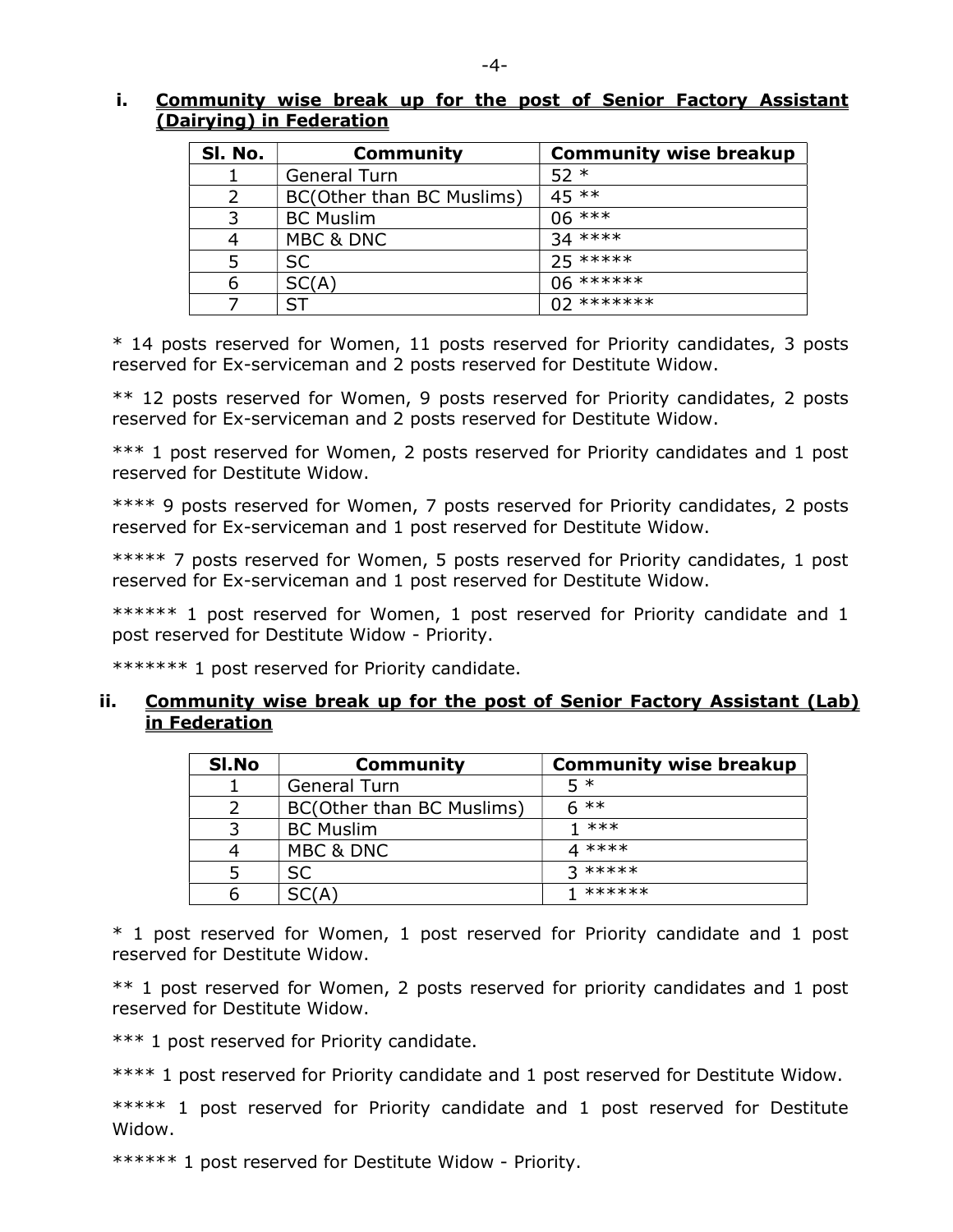#### iii. Community wise break up for the post of Senior Factory Assistant (Animal Husbandry) in Federation

| SI.No         | <b>Community</b>          | <b>Community wise breakup</b> |
|---------------|---------------------------|-------------------------------|
|               | General Turn              | $21 *$                        |
| $\mathcal{P}$ | BC(Other than BC Muslims) | $19**$                        |
| 3             | <b>BC Muslim</b>          | $02***$                       |
| 4             | MBC & DNC                 | $14***$                       |
| 5             | SC.                       | $10*****$                     |
| 6             | SC(A)                     | $03******$                    |
|               | SΤ                        | $(11*******)$                 |

\* 5 posts reserved for Women, 5 posts reserved for Priority candidates, 1 post reserved for Ex-serviceman and 1 post reserved for Destitute Widow.

\*\* 5 posts reserved for Women, 4 posts reserved for Priority candidates, 1 post reserved for Ex-serviceman and 1 post reserved for Destitute Widow.

\*\*\* 1 post reserved for Priority candidate and 1 post reserved for Destitute Widow.

\*\*\*\* 3 posts reserved for Women, 3 posts reserved for Priority candidates, 1 post reserved for Ex-serviceman and 1 post reserved for Destitute Widow.

\*\*\*\*\* 2 posts reserved for Women, 2 posts reserved for Priority candidates, 1 post reserved for Ex-serviceman and 1 post reserved for Destitute Widow.

\*\*\*\*\*\* 1 post reserved for Destitute Widow - Priority.

\*\*\*\*\*\*\* 1 post reserved for Priority.

#### iv. Community wise break up for the post of Senior Factory Assistant (Admn.) in Federation

| SI.No | <b>Community</b>          | <b>Community wise breakup</b> |
|-------|---------------------------|-------------------------------|
|       | <b>General Turn</b>       | $21 *$                        |
|       | BC(Other than BC Muslims) | $19 * *$                      |
|       | <b>BC Muslim</b>          | $02***$                       |
|       | MBC & DNC                 | $14***$                       |
|       | <b>SC</b>                 | $10*****$                     |
| 6     | SC(A)                     | $03******$                    |
|       |                           | $01*******$                   |

\* 5 posts reserved for Women, 5 posts reserved for Priority candidates, 1 post reserved for Ex-serviceman and 1 post reserved for Destitute Widow.

\*\* 5 posts reserved for Women, 4 posts reserved for Priority candidates, 1 post reserved for Ex-serviceman and 1 post reserved for Destitute Widow.

\*\*\* 1 post reserved for Priority candidate and 1 post reserved for Destitute Widow.

\*\*\*\* 3 posts reserved for Women, 3 posts reserved for Priority candidates, 1 post reserved for Ex-serviceman and 1 post reserved for Destitute Widow.

\*\*\*\*\* 2 posts reserved for Women, 2 posts reserved for Priority candidates, 1 post reserved for Ex-serviceman and 1 post reserved for Destitute Widow.

\*\*\*\*\*\* 1 post reserved for Destitute Widow - Priority.

\*\*\*\*\*\*\* 1 post reserved for Priority.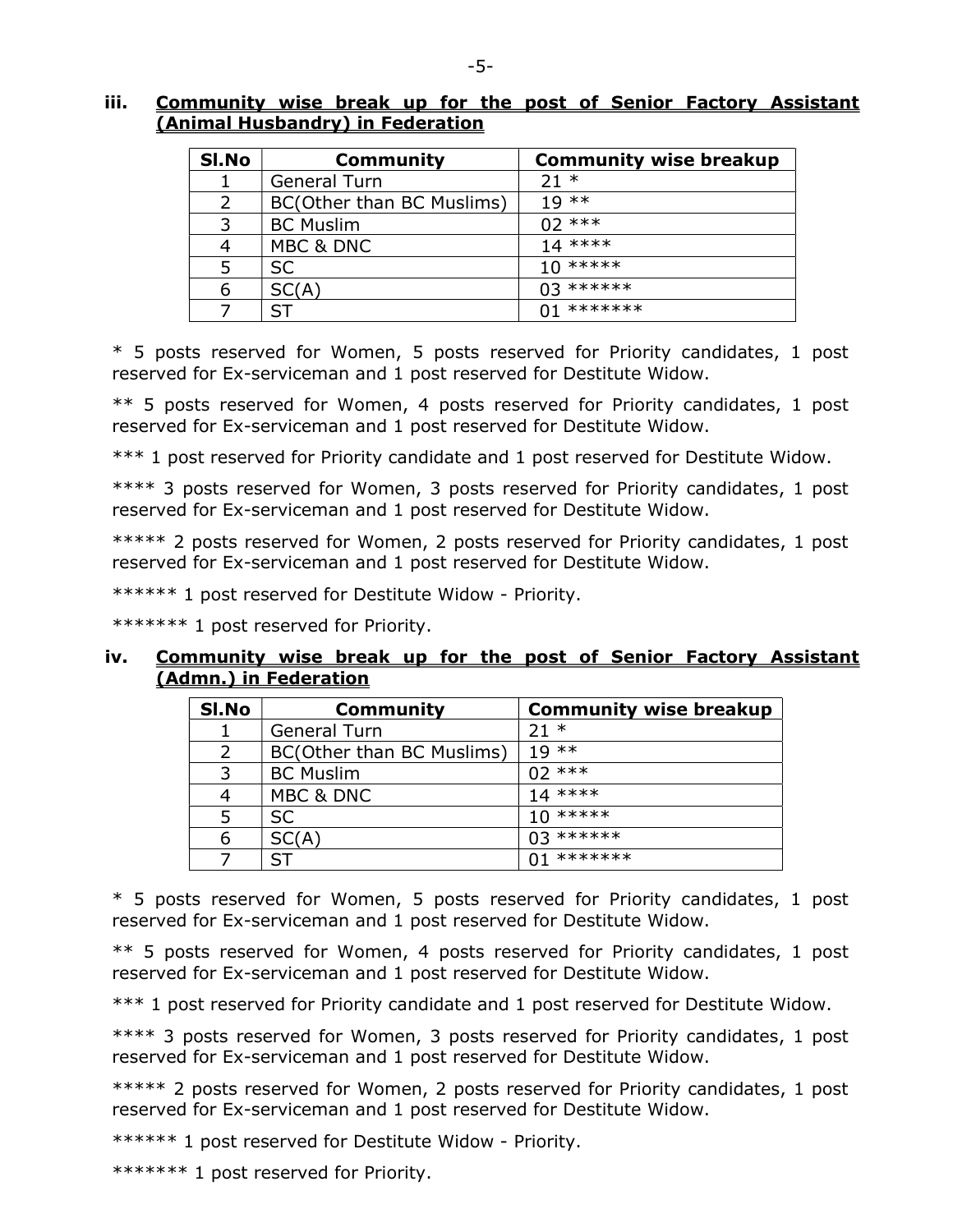## v. Community wise break up for the post of Senior Factory Assistant (Marketing) in Federation

| SI.No | Community                 | <b>Community wise breakup</b> |
|-------|---------------------------|-------------------------------|
|       | General Turn              | $18*$                         |
| 2     | BC(Other than BC Muslims) | $16***$                       |
| 3     | <b>BC Muslim</b>          | $02***$                       |
| 4     | MBC & DNC                 | $12***$                       |
| 5     | <b>SC</b>                 | $09****$                      |
| 6     | SC(A)                     | $02$ ******                   |
|       | ST                        | *******                       |

\* 4 posts reserved for Women, 4 posts reserved for Priority candidates, 1 post reserved for Ex-serviceman and 1 post reserved for Destitute Widow.

\*\* 4 posts reserved for Women, 4 posts reserved for Priority candidates, 1 post reserved for Ex-serviceman and 1 post reserved for Destitute Widow.

\*\*\* 1 post reserved for Priority candidate and 1 post reserved for Destitute Widow.

\*\*\*\* 3 posts reserved for Women, 3 posts reserved for Priority candidates, 1 post reserved for Ex-serviceman and 1 post reserved for Destitute Widow.

\*\*\*\*\* 2 posts reserved for Women, 2 posts reserved for Priority candidates and 1 post reserved for Destitute Widow.

\*\*\*\*\*\* 1 post reserved for Destitute Widow - Priority.

\*\*\*\*\*\*\* 1 post reserved for Priority.

#### vi. Community wise break up for the post of Senior Factory Assistant (Engg.) in Federation

| SI.No | <b>Community</b>          | <b>Community wise breakup</b> |
|-------|---------------------------|-------------------------------|
|       | <b>General Turn</b>       | $21 *$                        |
| 2     | BC(Other than BC Muslims) | $19**$                        |
|       | <b>BC Muslim</b>          | $02***$                       |
| 4     | MBC & DNC                 | $14***$                       |
| 5     | <b>SC</b>                 | $10*****$                     |
| 6     | SC(A)                     | $03******$                    |
|       |                           | *******                       |

\* 5 posts reserved for Women, 5 posts reserved for Priority candidates, 1 post reserved for Ex-serviceman and 1 post reserved for Destitute Widow.

\*\* 5 posts reserved for Women, 4 posts reserved for Priority candidates, 1 post reserved for Ex-serviceman and 1 post reserved for Destitute Widow.

\*\*\* 1 post reserved for Priority candidates and 1 post reserved for Destitute Widow.

\*\*\*\* 3 posts reserved for Women, 3 posts reserved for Priority candidates, 1 post reserved for Ex-serviceman and 1 post reserved for Destitute Widow.

\*\*\*\*\* 2 posts reserved for Women, 2 posts reserved for Priority candidates, 1 post reserved for Ex-serviceman and 1 post reserved for Destitute Widow.

\*\*\*\*\*\* 1 post reserved for Destitute Widow - Priority.

\*\*\*\*\*\*\* 1 post reserved for Priority.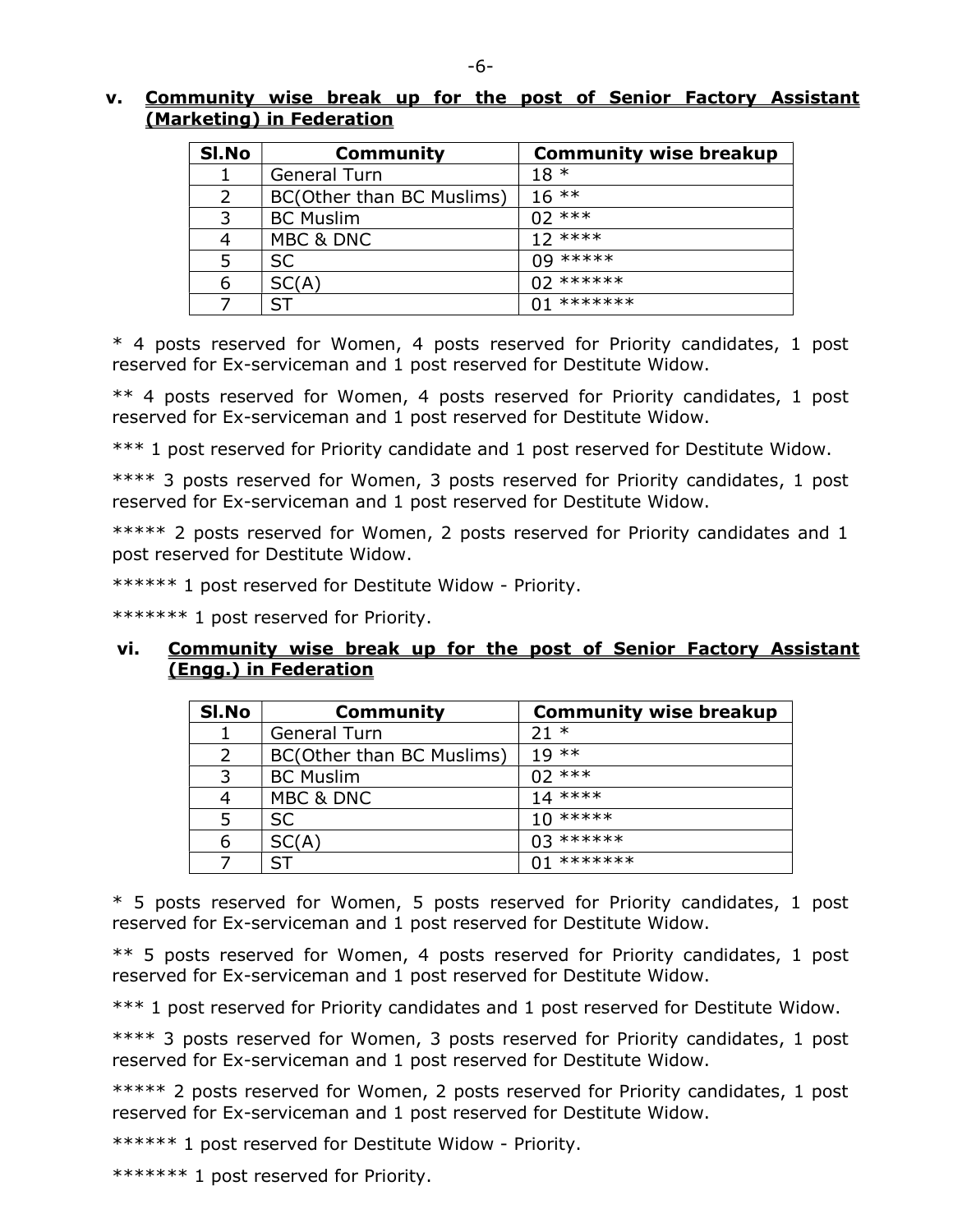Note: The estimated number of vacancies given above is tentative.

The post reserved for SC Arunthathiyar is on preferential basis. If no qualified Arunthathiar candidates are available, such vacancies shall be filled up with qualified SC candidates.

If no qualified women candidates are available against the post reserved to them, the same will be filled up with qualified male candidates from the respective community.

If no qualified Ex-servicemen candidates are available against the post reserved to them, the same will be filled up with qualified Non-Ex-servicemen candidates from the respective community.

## V) Priority Certificate:

In the case of an applicant who claims priority under "priority category", a certificate from the following authority noted against each should be produced in the form as specified.

| <b>Order of Priority</b>                                                                                        | <b>Competent authority to issue the</b><br><b>Certificate</b>                                                                             |
|-----------------------------------------------------------------------------------------------------------------|-------------------------------------------------------------------------------------------------------------------------------------------|
| 1. Destitute Widow                                                                                              | R.D.O / Asst. Collector / Sub Collector /<br>Personal Assistant (General) to the<br>Collector / District Adi-Dravidar Welfare<br>officer. |
| 2. Inter caste marriage (one of spouse<br>should belongs to Hindu Adi<br>Dravida)                               | Tahsildar                                                                                                                                 |
| 3. Ex-Serviceman, Dependants of Ex-<br>Serviceman, Dependants<br>of I<br>Servicing Military service personnel's | Assistant Director,<br>Ex-serviceman<br>Office. For serving Ex-serviceman<br>commandant, Army Headquarters.                               |
| 4. Freedom Fighter - Tamil language<br>(Only sons and daughters)                                                | Tahsildar.                                                                                                                                |
| 5. Burma / Ceylon Repatriates                                                                                   | Tahsildar.                                                                                                                                |
| 6. Owners of<br>land<br>acquired<br>by<br>Government                                                            | Tahsildar.                                                                                                                                |
| 7. Physically handicapped exclusively<br>ortho.                                                                 | <b>Competent Medical authority</b>                                                                                                        |
| 8. Orphans                                                                                                      | Tahsildar, Institutions concerned                                                                                                         |

 Candidates claiming priority under Priority category should submit the certificates issued by the competent authority only. The certificates issued by other than competent authority will not be considered. They will, in that case, be considered under non-priority category only.

 If suitable and sufficient number of candidates are not available under the priority category, such vacant posts shall be filled up with Non-Priority candidates from the respective community.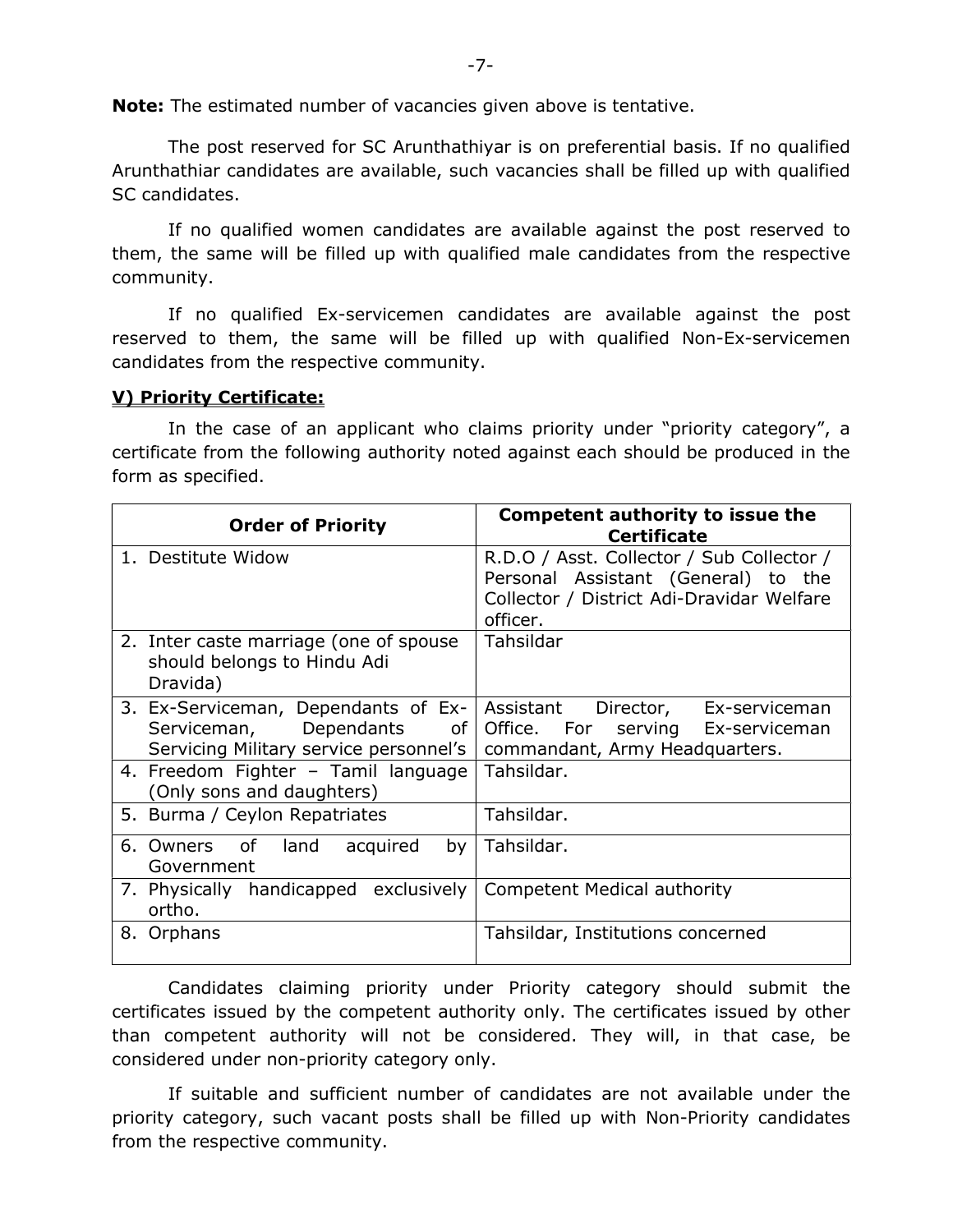## VI) Community Certificate:

In the case of an applicant who claims to be a member of SC / SC(A) or ST or MBC / DNC or BC (Other than BCM) or BCM, a certificate from the following authority noted against each should be produced in the prescribed form as specified in G.O.Ms.No.781, Revenue Department, Dated 2nd May 1988.

| <b>Name of the Community</b>                                                                                                                                | <b>Competent authority to issue the Certificate</b>                                                                                                                                                                                              |  |  |
|-------------------------------------------------------------------------------------------------------------------------------------------------------------|--------------------------------------------------------------------------------------------------------------------------------------------------------------------------------------------------------------------------------------------------|--|--|
| 1. ST                                                                                                                                                       | R.D.O./Asst. Collector / Sub Collector / Personal<br>Assistant (General) to the Collector / District Adi-<br>Dravidar Welfare officer.                                                                                                           |  |  |
| 2. $SC / SC(A)$                                                                                                                                             | <b>Taluk Tahsildar</b>                                                                                                                                                                                                                           |  |  |
| 3. MBC / DNC, BC (Other<br>than $BC$ -Muslim) and<br><b>BCM</b>                                                                                             | Revenue officers not lower in rank than a Tahsildar<br>or Head Quarters Deputy Tahsildar or Special<br>Deputy Tahsildar appointed to issue Community<br>Certificate. Additional Head Quarters<br>Deputy<br>Tahsildar and Zonal Deputy Tahsildar. |  |  |
| 4. Thottia Naicker including<br>Rajakambalam, Gollavar,<br>Sillavar, Thockalavar.<br>Thozhuva Naicker and<br>Erragollar) included in<br>the list of MBC/DNC | Head Quarters Deputy Tahsildar.                                                                                                                                                                                                                  |  |  |

Community Certificate should have been issued by the competent authorities referred to above, in whose jurisdiction the candidate claims to have permanent residence. The Certificate obtained by the candidates in the form other than the one prescribed in G.O.Ms.No.781, Revenue Department, Date 2nd May 1988 and solely based on the entries in S.S.L.C or Transfer Certificate or other School / College records will not be accepted.

 Candidates are warned that if the community recorded in the certificate produced by them from the competent authority is not included in the list of Scheduled Castes, Scheduled Tribes, Most Backward Classes / De-notified Communities or Backward classes, they will not be considered as belonging to Scheduled Castes, Scheduled Tribes or Most Backward Classes / De-notified Communities or Backward Classes as the case may be. They will, in that case, be considered only under "Others" and if they are not qualified to be considered under 'Others', their applications will be rejected.

| Category                      | <b>SCA</b> | <b>SC</b>          | SТ | <b>MBC&amp;DNC</b> | <b>BC</b> | BC(M) | <b>OC</b> |
|-------------------------------|------------|--------------------|----|--------------------|-----------|-------|-----------|
| Minimum Age Limit             |            | 18 Years Completed |    |                    |           |       |           |
| Maximum Age Limit<br>in years | 35         | 35                 | 35 | 32                 | 32        | 32    | 30        |

# VII) AGE: As on 01.07.2020: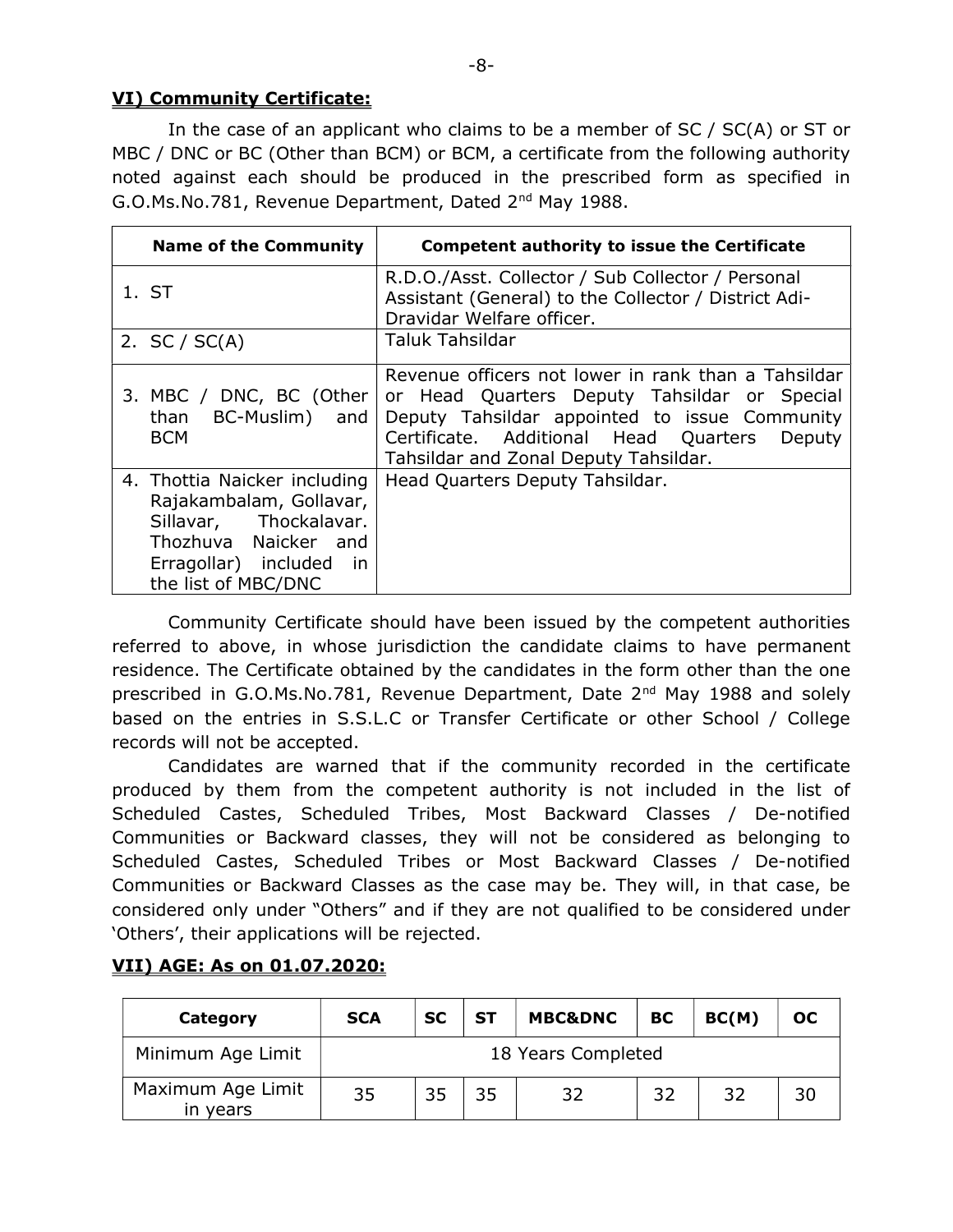#### Age Relaxation:

Relaxation of age up to 10 years will be considered in respect of differently abled persons under each community as per G.O.Ms.No.704 Public (Services – A) Department dated 15.04.1964.

 The maximum age limit for destitute widow will be as that of the age limit followed for scheduled caste candidate i.e. 35 years of age for all community as per G.O.Ms.No.225 Personnel and Administrative Reforms (Personnel) – M) Department dated 08.03.1984.

 For Ex-Serviceman candidate belonging to general category the maximum age limit will be 48 years of age and for Ex-serviceman candidate belonging to all other community other than general category ie. Scheduled caste, Scheduled caste Arunthathiar, Scheduled tribe, Backward class, Backward class Muslim, Most Backward class, De notified communities, the maximum age limit will be 53 years of age as per G.O.Ms.No.988 Personnel and Administrative Reforms (PER-R) department dated 22.09.1981.

#### VIII) How to Apply:

 Eligible candidates should apply through online only. Candidates who have been sponsored by Employment Exchange should also apply through on-line. The Ex-Serviceman candidates sponsored by the Directorate of Ex-serviceman welfare should also apply through online. For applying through on-line, candidate can visit the website: **www.aavinfedrecruitment.com** Candidates are instructed to go through the guidelines before filling the application on-line.

 If a candidate is eligible for more than one post, he / she should apply for each post separately.

#### Note:

 Candidates are advised to read carefully, important instructions / guidelines given in the website before applying online. However, in case of a candidate applying without being eligible, his/ her application will be summarily rejected and his / her fee will be forfeited. No communication will be entertained in this matter.

#### IX) Application Fee and Mode of Payment:

Application fee of Rs.250/- (Non-refundable) [Rs.212+Rs.38 GST (18%)] shall be paid through Debit Card/Credit Card/Net Banking/UPI by the candidates belonging to OC / BC / BC (Muslim) / MBC & DNC Communities.

 Application fee of Rs.100/- (Non-refundable) [Rs.85+Rs.15 GST (18%)] shall be paid through Debit Card/Credit Card/Net Banking/UPI by the candidates belonging to SC / ST / SC (A) Communities.

## The Application fee paid by the candidates are non-refundable under any circumstances.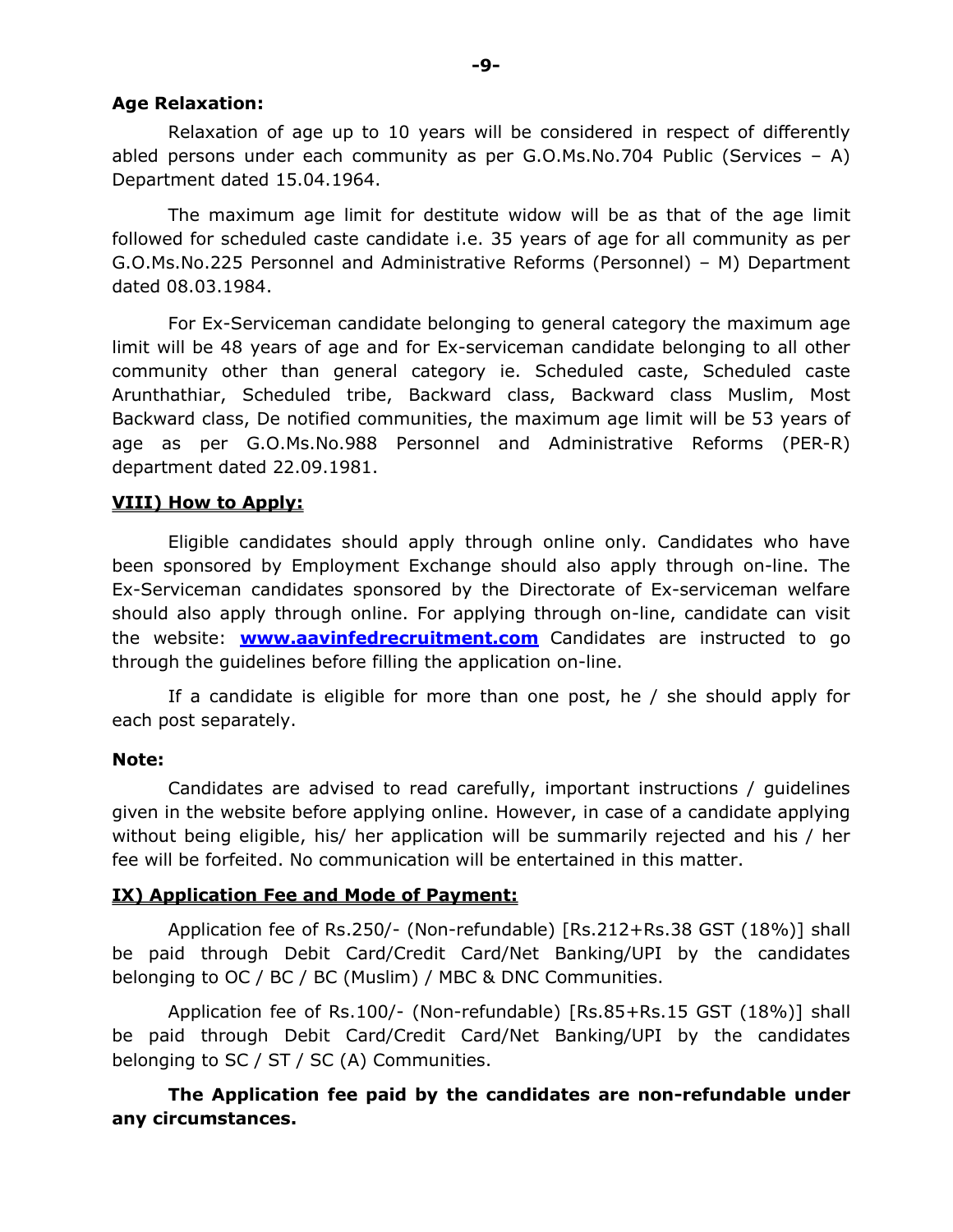## X) Selection process:

Selection will be made based on the marks obtained by the eligible candidate in the Written Test for 85 marks and Oral Interview for 15 marks.

Wherever knowledge in Computer / Microsoft Office Applications / Typing is specified, Skill Test will be conducted at the time of interview for which 5 Marks will be given out of the allotted 15 Marks for Oral Interview / Assessment.

 Those candidates who have an overall score of less than 40% marks shall not be considered for selection.

 The selection of candidate will be based on merit cum Communal Rotation under 200 points communal Roaster as per G.O.Ms.No.142, P&AR(K) Department dated 14.10.2009 read with G.O.Ms.No.55, P &AR(S) Department dated 08.04.2010.

 The G.O.Ms.No.188 P&AR (PERS.P) Department dated 28.12.1976 on the priority status will be followed in recruiting the candidates under priority category. If no suitable candidate under priority category is available, the post may be filled up with non priority candidates from the same community, as per the provisions available under G.O.Ms.No.541, P&AR (Per.R) Department dated 21.09.1989.

 The order of priority applicable for filling the priorities for state public sector undertakings will be followed for the selections of eligible candidates under priority.

 Similarly, in respect of posts reserved for women candidates, if no suitable women candidate is available such posts may be filled up with eligible male candidates from the same category as per the provisions in G.O.Ms.No.89, P & AR (Per.S) Dept. dated 17.02.1989.

## XI) Other Conditions:

- i) The applicants applying for the post should go through all the instructions carefully and ensure that they fulfill all eligibility conditions. Their selection will be purely subject to satisfying of the eligibility conditions.
- ii) Incomplete application and applications containing false claims or incorrect particulars relating to category of reservation / education qualification / other basic qualification / age / communal categories, etc. will be liable for rejection.
- iii) Selection of candidate by the Management carries with it no guarantee of actual appointment.
- iv) The Number of vacancies advertised is only approximate and is liable to vary.
- v) Only eligible candidates will be called for the Written Test, based on the claims made in the online application and no communication will be made to the ineligible candidates.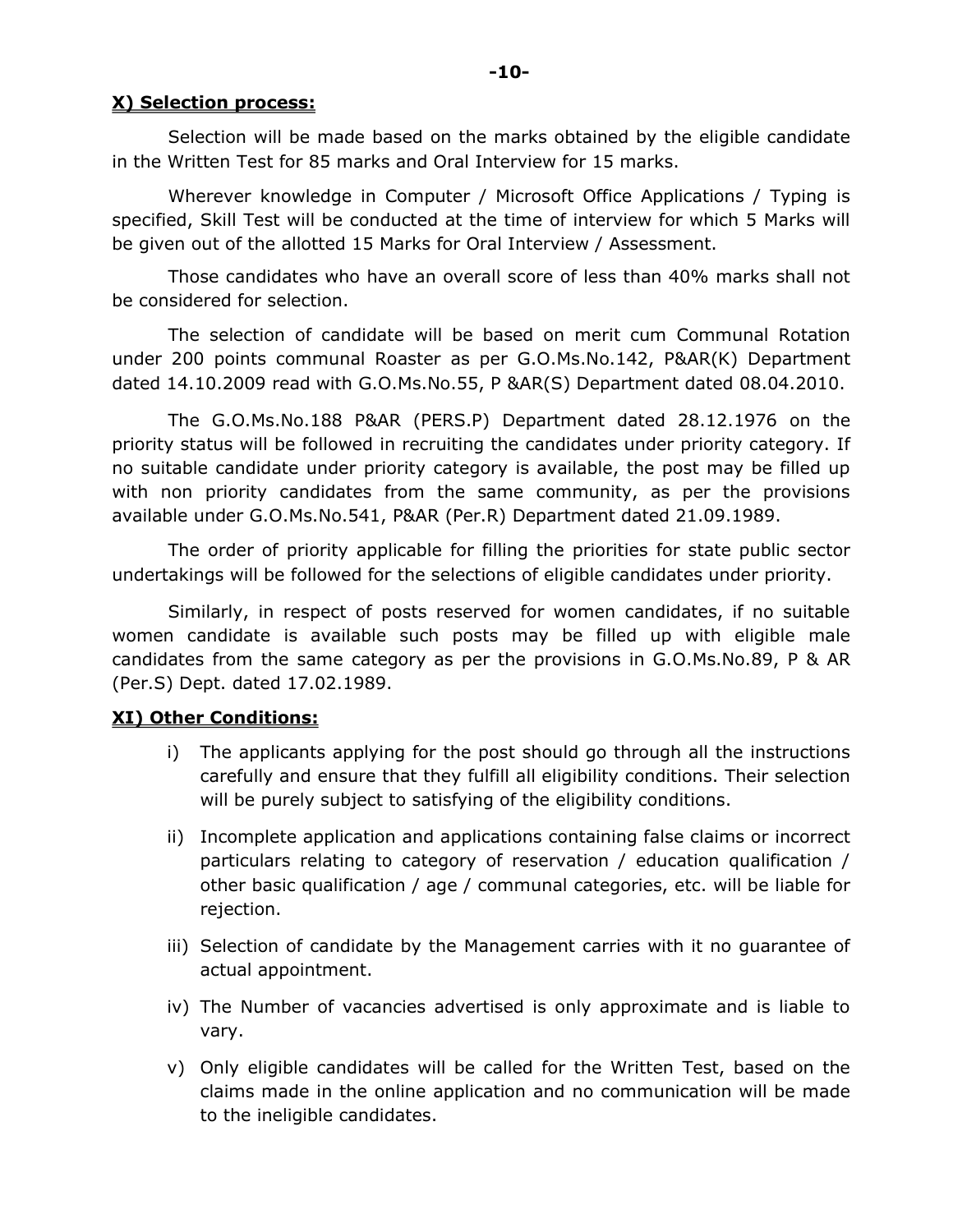- vi) Hall Ticket for the eligible candidates for the Written Test will be made available in the website for downloading by the candidates. The Hall Ticket will not be sent by post. The applicants must comply with each and every instruction given in the Hall Ticket.
- vii) Written Test will be of objective type and related to the subject connected with the post to which recruitment is being made, Aptitude and General Knowledge / Current affairs.
- viii)Location for the Written Test selected by the candidate (preference location) will be allotted by the Management on first come first serve basis, subject to availability and communicated to the candidate in the Hall Ticket. Once allotted, no request for change in Written Test location will be entertained by the Management.
- ix) Visually impaired candidates and orthopedically challenged candidates who are unable to use their hands for writing, are allowed the assistance of a competent and qualified scribe. The Management will arrange for the Scribes, on prior notice and will also pay for them. They will be granted half an hour extra time for writing the examination.

Provided that the Visually impaired candidate should produce a Medical Certificate from a Government Medical Officer to the effect that he/she is totally blind and not in a position to write the examination on his own.

- x) Any claim by a candidate that he / she has obtained a higher or additional qualification made after the submission of an application will not be entertained.
- xi) The claim of the candidates with regard to the date of birth, educational / technical qualifications, community and priority are accepted only on the information furnished by them in their online applications. Their candidature therefore will be provisional and subject to the Management satisfying itself, about their age, educational / technical qualifications, community, etc. Mere inclusion of name in the selection list will not confer on the candidates any right for appointment. The candidature is therefore, provisional at all stages and the Management reserves the right to reject any candidature at any stage, even after the selection has been made.
- xii) Based on the marks obtained in the Written Test and subject to the communal turn, candidates shall be admitted to original certificate verification – cum - Oral Test. The number of candidates to be admitted to the Oral Interview will be in the ratio of 1 : 5 (top marks scored by the candidates in the Written Test) communal roster wise and call letters will be sent only to them.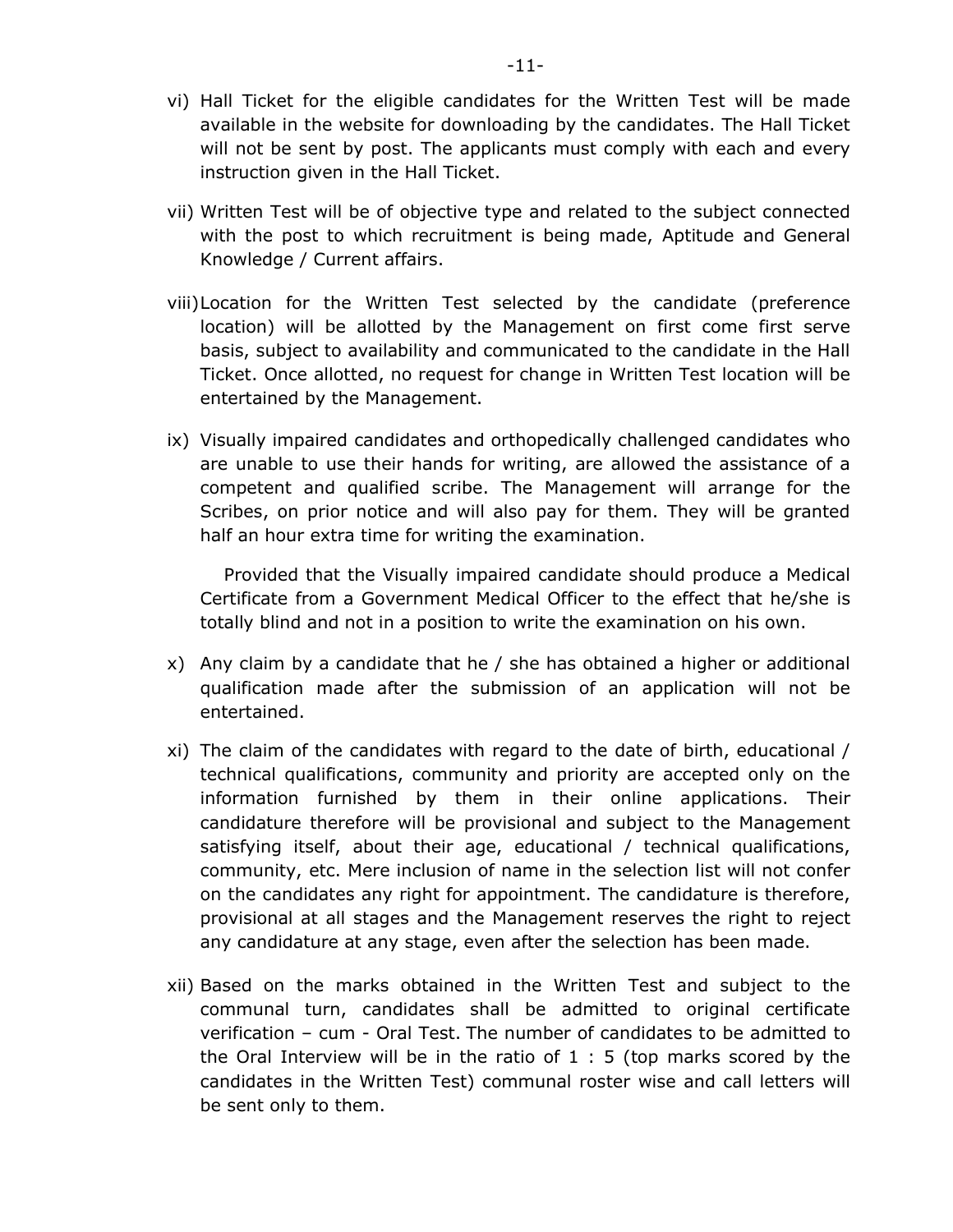- xiii)The candidature of candidates, if found ineligible, shall stand cancelled even after declaration of their result.
- xiv)A candidate found by the Management qualified to compete for the appointment must appear for Written Exam / Certificate Verification / Oral Interview, when summoned, before the Management at the place mentioned at their own expenses (i.e. They are not entitled for any TA/DA).

## Disqualification / Debarment

## Disqualification:

If a candidate attempts to canvas or bring influence on the authorities concerned or any member of the Committees personally / by letter / through relatives, friends, patrons, officials or other persons.

#### Debarment:

- a) If the applicant attempts any tampering, alteration with the documents or certificates, he / she is liable to be debarred from appearing for any of the selection conducted by the Management and consequently from entry into service.
- b) (i) Candidates furnishing false particulars in the matter of qualification or the nature of pass in various subjects, experience gained, religion, community, priority, etc.
	- (ii) Suppression of material information regarding
		- employment in Government / Local Bodies / Public Corporations, etc.
		- arrest, convictions / debarment / disqualification by any recruiting agency, criminal or any disciplinary proceedings initiated or finalized, participation in agitation or any political organization, candidature in election for Parliament / State Legislature / Local Bodies, etc., if any, should also be furnished to the Management at the time of application i.e. the details thereof, originals of the Judgment of Acquittals, order / G.O. dropping further action in Departmental proceedings or any document that may prove the suitability of such candidates for an appointment must be produced at the stage / time of Certificate Verification.
		- making false or vexatious allegations against the Management in petitions addressed to it or any other authority, will be viewed seriously and that the candidate responsible for such act will be debarred from appearing for the Written Test and Selection by the Management permanently or for such a period as the Management may decide.